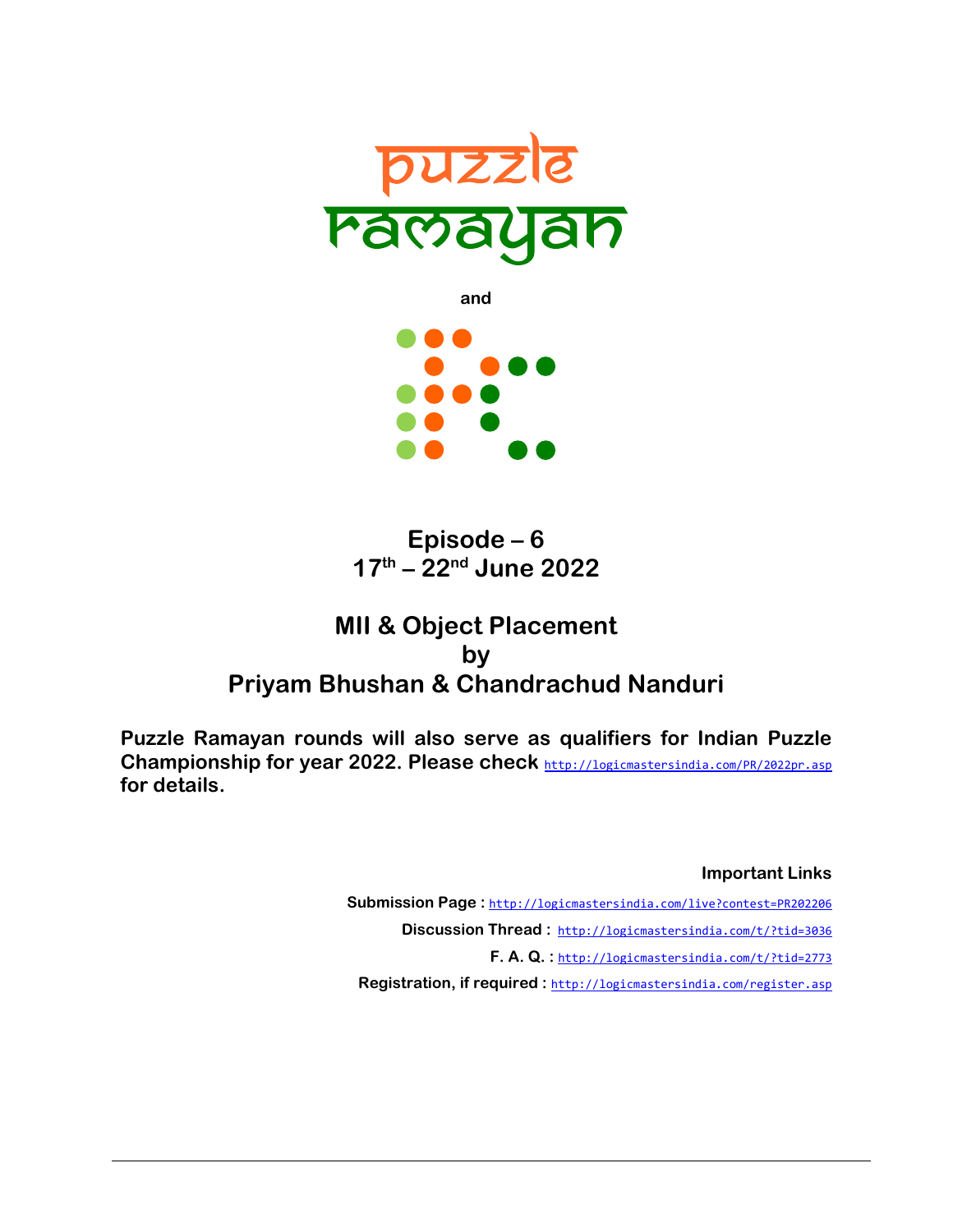## **About this Episode**

This episode has 22 Puzzles from the following puzzle types:

- 3\* Balance Loop
- 3\* Heterocut
- 3\* Consecutive Quads
- 3\* Akari
- 3\* Minesweeper
- 3\* Polyominoes
- 2\* Balance Loop [Unequal Lengths]
- 2\* Polyominoes [Minesweeper]

### **How to participate?**

- Understand the rules of different puzzles that will appear in this episode. This Instruction Booklet has rules for each puzzle.
- Any time on or after 17<sup>th</sup> June (but on or before 22<sup>nd</sup> June), login at the submission page using your LMI user-id and password. Please check the submission page for exact timing.
- **If you plan to solve on paper:**
	- a) Download the password protected Puzzle booklet (will be uploaded before the test starts). The Puzzle booklet contains the actual Puzzles to be solved. It is password protected, so you won't be able to open it.
	- b) Click on "Start". At this time, password for pdf will be shown and timer will start. **The contest duration is 60 minutes.**
	- c) The puzzle booklet can be downloaded, printed and solved on paper.
	- d) We advise you to have a printer accessible with enough paper.
	- e) You are allowed to use writing implements, eraser, blank paper (including commercial graph paper), ruler, scissors, and tape.
- **If you plan to solve on LMI's Penpa-Integrated Interface:**
	- a) Click on this link and understand the instructions https://logicmastersindia.com/live/faq-online-solving.asp
	- b) It is noted on the link too, but we note it here as well to be clear the participants must still input the answer keys in the boxes below the puzzle and submit them to receive credit as given below.
- Outside solving help of any kind is not permitted. This includes but is not limited to: assistance of any kind from any other person; prepared notes, books, calculators, computers, or tools other than items explicitly permitted.
- Participants may use both paper solving and online solving, even interchangeably. Eventually our system will only count anything submitted in the submission boxes in either mode.

If you are participating at LMI for first time, it will be useful to check the F.A.Q. at http://logicmastersindia.com/t/?tid=2773.

## **About answer keys and Submission**

- Each puzzle has some answer keys, as described in the instructions.
- After solving the puzzle, you need to submit the puzzle using the answer keys.
- You may submit the answer keys anytime during the test duration. You may consider submitting a puzzle as soon as you solve it.
- Answer keys are always to be entered from left to right or top to bottom.
- Don't enter any separator unless specified in the answer key.
- If one row and one column is marked, enter the row first and then the column.
- If multiple rows are marked, enter from top to bottom for marked rows.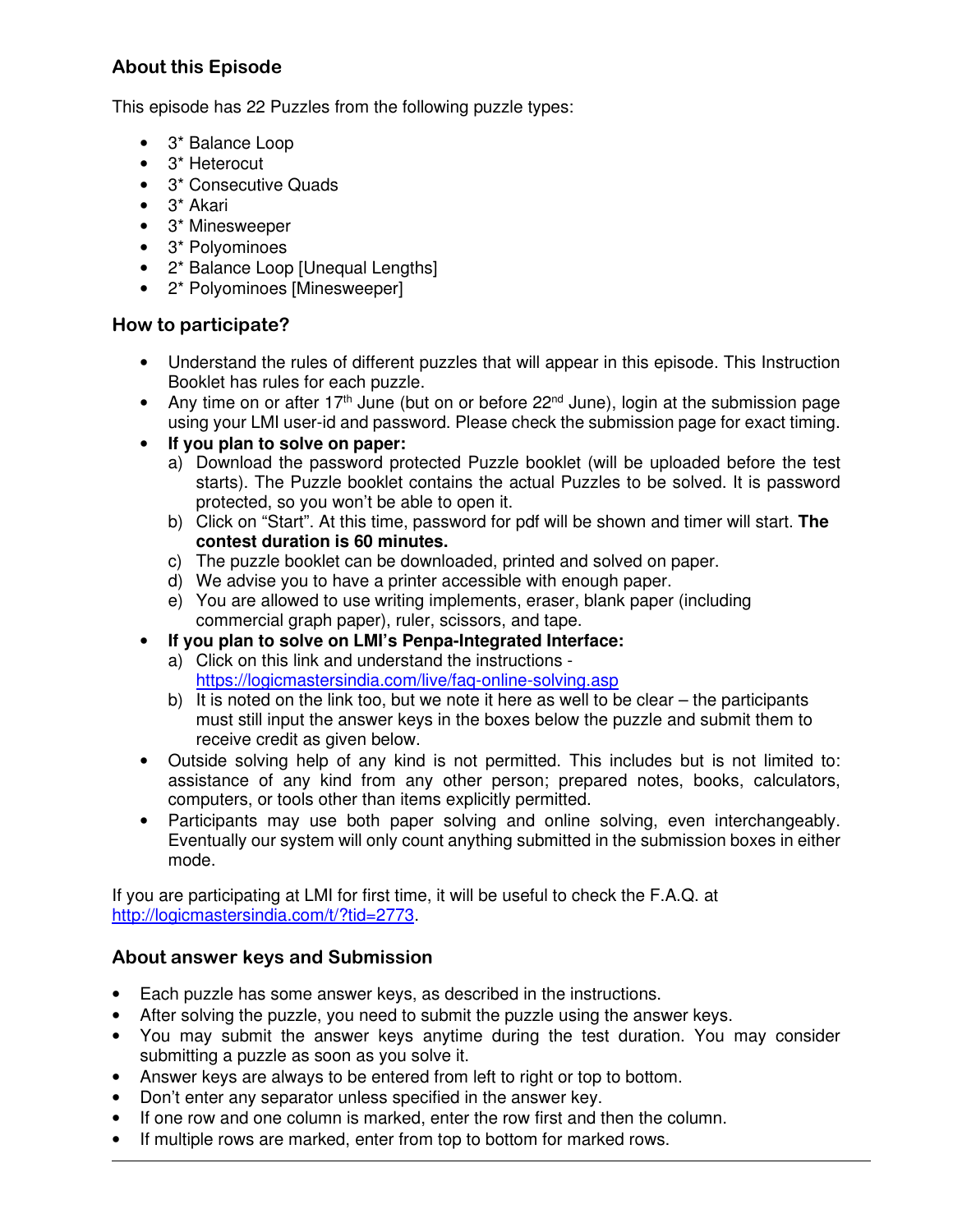- If multiple columns are marked, enter from left to right for marked columns.
- Uppercase or lower case does not matter for answer keys where letters must be entered.
- Characters other than the ones explicitly expected by the answer key will cause the red highlight to appear around the submission box.

### **Points Table and Scoring**

Points typically indicate difficulty of the Puzzles and time required to solve them. You will get full points if you enter the correct answer key. While the organizers have made best efforts to match them, **your personal experience and preference may differ.**

| <b>Balance Loop</b>                   | 1,3,10 |
|---------------------------------------|--------|
| Heterocut                             | 4,9,3  |
| <b>Consecutive Quads</b>              | 4,10,6 |
| Akari                                 | 1,2,2  |
| Minesweeper                           | 1,5,3  |
| Polyominoes                           | 6,3,4  |
| <b>Balance Loop [Unequal Lengths]</b> | 3,6    |
| Polyominoes [Minesweeper]             | 6,8    |

This test uses instant grading where a solver can submit any individual Puzzle and receive confirmation that the solution is correct or not. Each incorrect submission reduces the puzzle's potential score. The first, second, third, and fourth incorrect submissions reduce the potential score to 90%, 70%, 40%, and 0% respectively. A demonstration for this is shown below. **Original points** 

|                                                       | 04 Araf | 50 points |    | 4A Sum should be 10 |  |
|-------------------------------------------------------|---------|-----------|----|---------------------|--|
| <b>Potential points after 1 incorrect submission</b>  |         |           |    |                     |  |
|                                                       | 04 Araf | 45/50     | 4A | 1234                |  |
| <b>Potential points after 2 incorrect submissions</b> |         |           |    |                     |  |
|                                                       | 04 Araf | 35/50     | 4A | 23311               |  |
| Potential points after 3 incorrect submissions        |         |           |    |                     |  |
|                                                       | 04 Araf | 20/50     | 4A | 1111111111          |  |
| Potential points after 4 incorrect submissions        |         |           |    |                     |  |
|                                                       | 04 Araf | 0/50      | 4A | 541                 |  |
|                                                       |         |           |    |                     |  |

## **Bonus and Ranking**

If you submitted all Puzzles correctly, you can have bonus points 1 point per minute saved, computed up to seconds.

Ranking will be based on following rules in order:

- 1. Most total points
- 2. Earliest final submission time, up to seconds (ignoring incorrect submissions)

### **Credits**

- **Murat Can Tonta, David Altizio (A.K.A. djmathman) & Jacob Cohen (A.K.A. Conflux)** for test solving the puzzles and providing invaluable feedback.

- The original creator **opt-pan** for penpa edit - https://opt-pan.github.io/penpa-edit/

- **Swaroop Guggilam** for his recent efforts in adding features to Penpa-edit -

https://swaroopg92.github.io/penpa-edit/ and also working to integrate it with our contest engine.

### **About the Puzzle Booklet**

The password protected Puzzle booklet will have 10 pages. This is relevant only for paper solvers.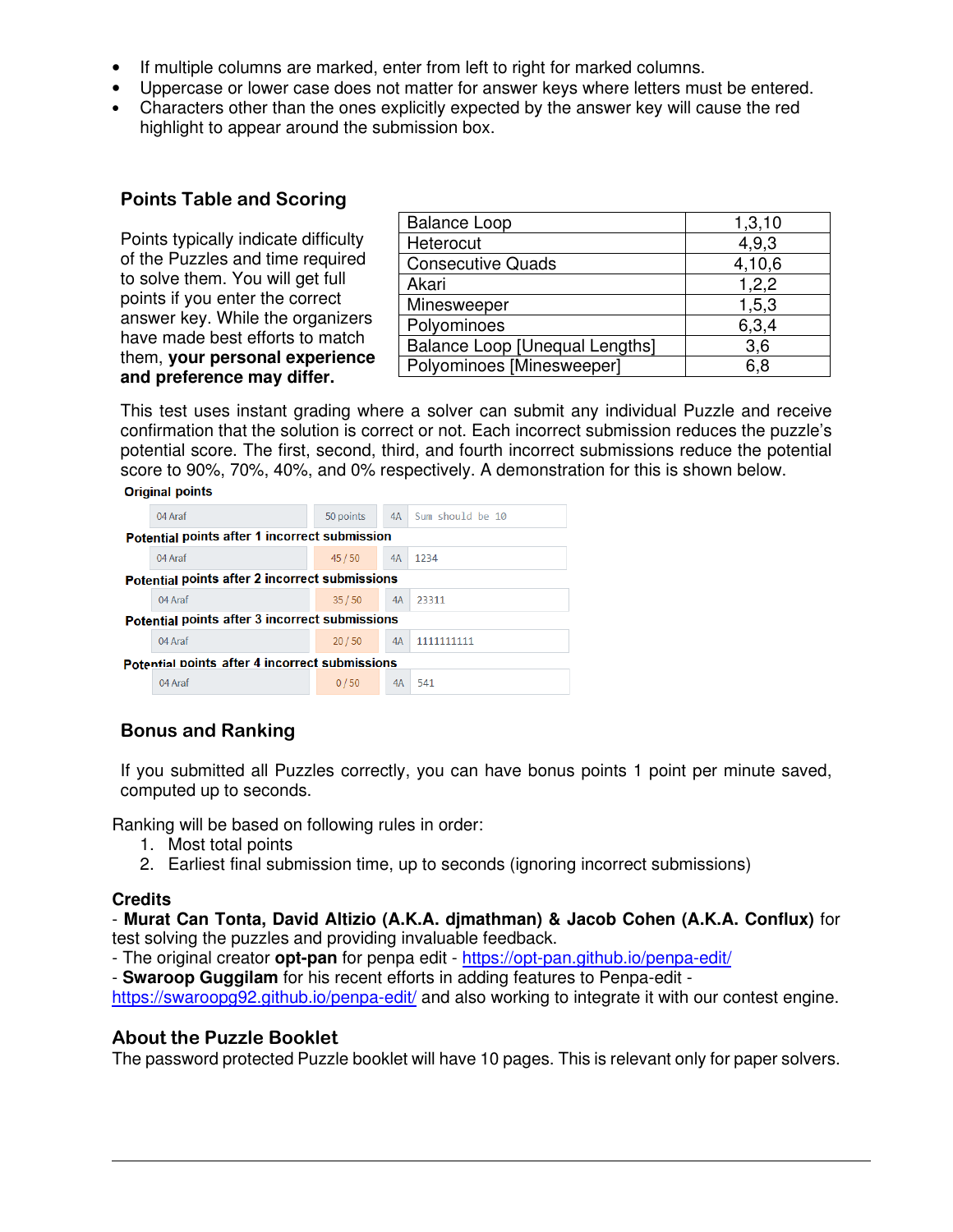**Solutions and keys (including the key explanation) to examples are towards the end of the booklet in the Solutions section.** 

## **1-3 Balance Loop 1 + 3 + 10 points**

**Draw a non-intersecting loop through the centers of some cells that passes through every circle.** 

**The straight line segments coming out of a white circle must have equal length, while the straight line segments coming out of a black circle must have different lengths.** 

**The sum of the lengths of these two line segments must equal the number in the circle, if given.** 

**[The puzzles in the contest will be of sizes 7x7, 10x10 and 11x11. This example is 6x6.]** 

**Penpa for example: https://tinyurl.com/24atj8pv**

## **4-6 Heterocut 4 + 9 + 3 points**

**Divide the grid into regions of orthogonally connected cells, each containing a number of cells within the range given outside the grid.** 

**No two regions may be the same size and shape, counting rotations and reflections as the same.** 

**Borders must separate two different regions, and an arrow on a border always points toward the larger of the two regions.** 

**Black cells are not part of any region.** 

**[The puzzles in the contest will be of sizes 6x6, 7x7 and 8x8. This example is 5x5.]** 

**Penpa for example: https://tinyurl.com/254s3dsd** 

puzzle ravayan

**7-9 Consecutive Quads** 4 + 10 + 6 points<br>Place a number from 1 to N into each cell so that 4 + 3 **Place a number from 1 to N into each cell so that each row and column contains every number from that range with no repeats, where N is the side length of the grid.** 

**A white dot indicates that exactly one pair of the cells it touches contains consecutive numbers. A black dot indicates that at least two pairs of the cells it touches contain consecutive numbers.** 

**[The puzzles in the contest will be of sizes 5x5, 6x6 and 6x6. This example is 6x6.]** 

**Penpa for example: https://tinyurl.com/27sus2q5** 

lC. 6 **A**  $\left( 4\right)$ I.







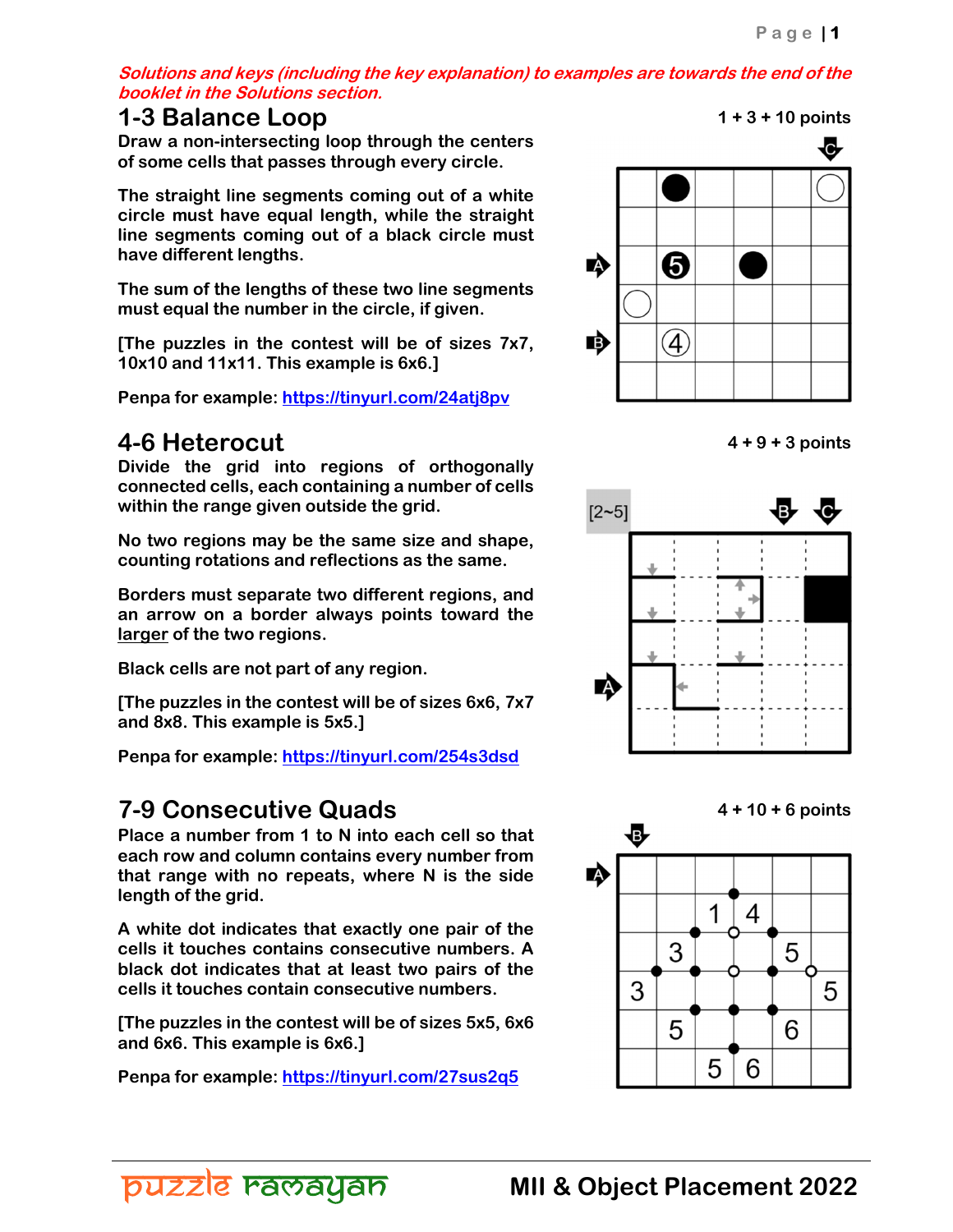# **10-12 Akari 1 + 2 + 2 points**

**Place lights in some cells so that every cell is illuminated. Lights illuminate the cell they're in as well as all cells seen in a straight line horizontally or vertically, not obstructed by a black cell. Lights may not illuminate each other.** 

**Clues represent the number of lights in the (up to) four cells surrounding the clue.** 

**[The puzzles in the contest will be of sizes 8x8, 9x9 and 11x11. This example is 6x6.]** 

**Penpa for example: https://tinyurl.com/2764q7dv** 

# **13-15 Minesweeper 13-15 Minesweeper**

**Place mines into some empty cells so that each clue has the indicated number of mines in the (up to) eight surrounding cells.** 

**The total number of mines to be placed are noted below the grid.** 

**A "?" stands for any whole number.** 

**[The puzzles in the contest will be of sizes 7x7, 9x9 and 10x10. This example is 6x6.]** 

**Penpa for example: https://tinyurl.com/23p79ft6**

**Place Polyominoes into the grid from the given bank. All polyominoes from the bank must be placed exactly once, and can be rotated and/or reflected.** 

**Polyominoes cannot share an edge or a corner. They cannot be placed in cells marked with an "X".** 

**The numbers outside the grid give the number of cells containing a polyomino piece in that direction.** 

**[The puzzles in the contest will be of sizes 8x8, 9x9 and 10x10. This example is 5x5.]** 

**Penpa for example: https://tinyurl.com/293du46t**







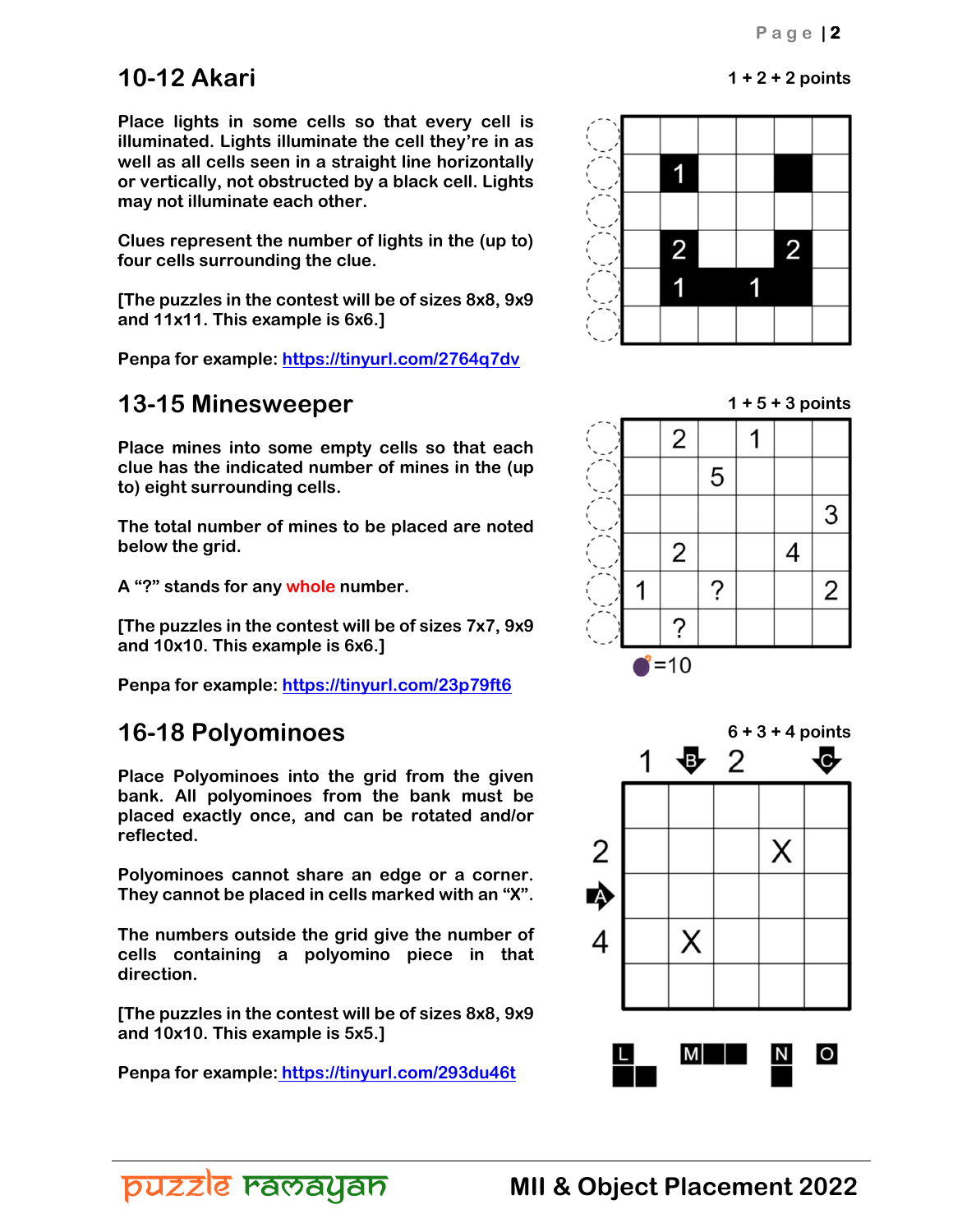# **19-20 Balance Loop [Unequal Lengths] 3 + 6 points**

**Draw a non-intersecting loop through the centers of some cells that passes through every circle.** 

**The straight line segments coming out of a white circle must have equal length, while the straight line segments coming out of a black circle must have different lengths.** 

**The sum of the lengths of these two line segments must equal the number in the circle, if given.** 

**Additionally, no two consecutive straight line segments may be the same length.**

**[The puzzles in the contest will be of sizes 8x8 and 9x9. This example is 6x6.]** 

**Penpa for example: https://tinyurl.com/2248wrba**

**Place Polyominoes into the grid from the given bank. Polyominoes can be rotated and/or reflected. Polyominoes cannot share an edge or a corner.** 

**It is not necessary that all Polyominoes appear in the grid, each one appears at most once.** 

**Each clue has the indicated number of Polyomino pieces in the (up to) eight surrounding cells.** 

**[The puzzles in the contest will be of sizes 10x10 and 13x13. This example is 5x5.]** 

**Penpa for example: https://tinyurl.com/27hx7l46**





puzzle ravayan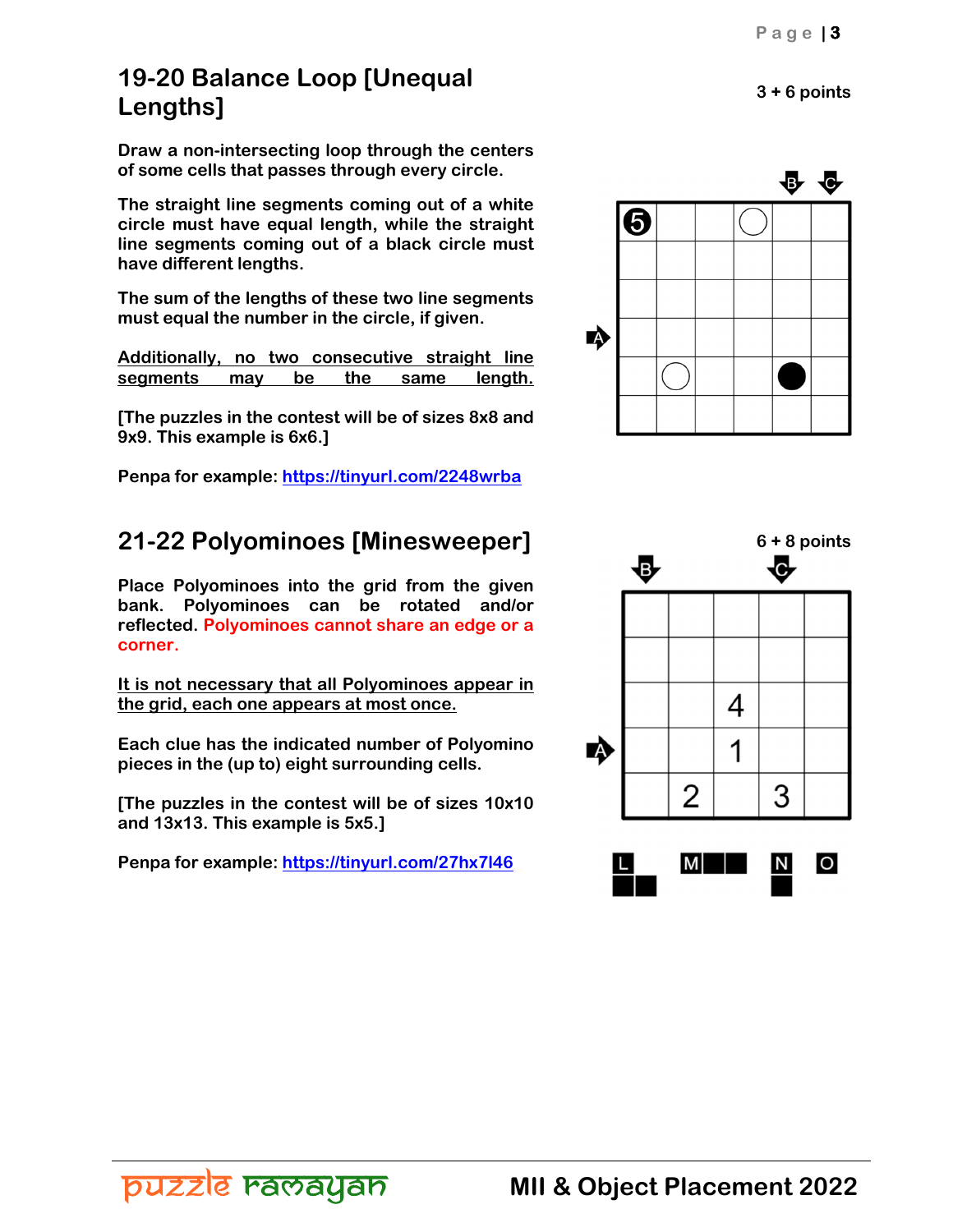## **Solutions**

For this round, all answer keys will NOT be the same for all puzzles.

The keys are given section by section.

**Balance Loop, Balance Loop [Unequal Lengths]** – For each marked row/column, enter **the lengths of all loop segments in the direction of the arrow. Enter 0 if there are none.** 

**Heterocut – For each marked row/column, enter the number of consecutive cells belonging to separate regions in the direction of the arrow. Ignore black cells.** 

**Consecutive Quads** – For each marked row/column, enter the digits in the direction of **the arrow, including given digits if any.** 

Akari, Minesweeper - For each row from top to bottom, enter the number of **lights/mines.** 

**Polyominoes, Polyominoes [Minesweeper]** – The polyominoes in the bank will be **labeled. For each marked row/column, enter the labeling once for each separate polyomino that appears in at least one cell in that direction. Enter 0 if no Polyomino appears.** 





puzzle ravayan